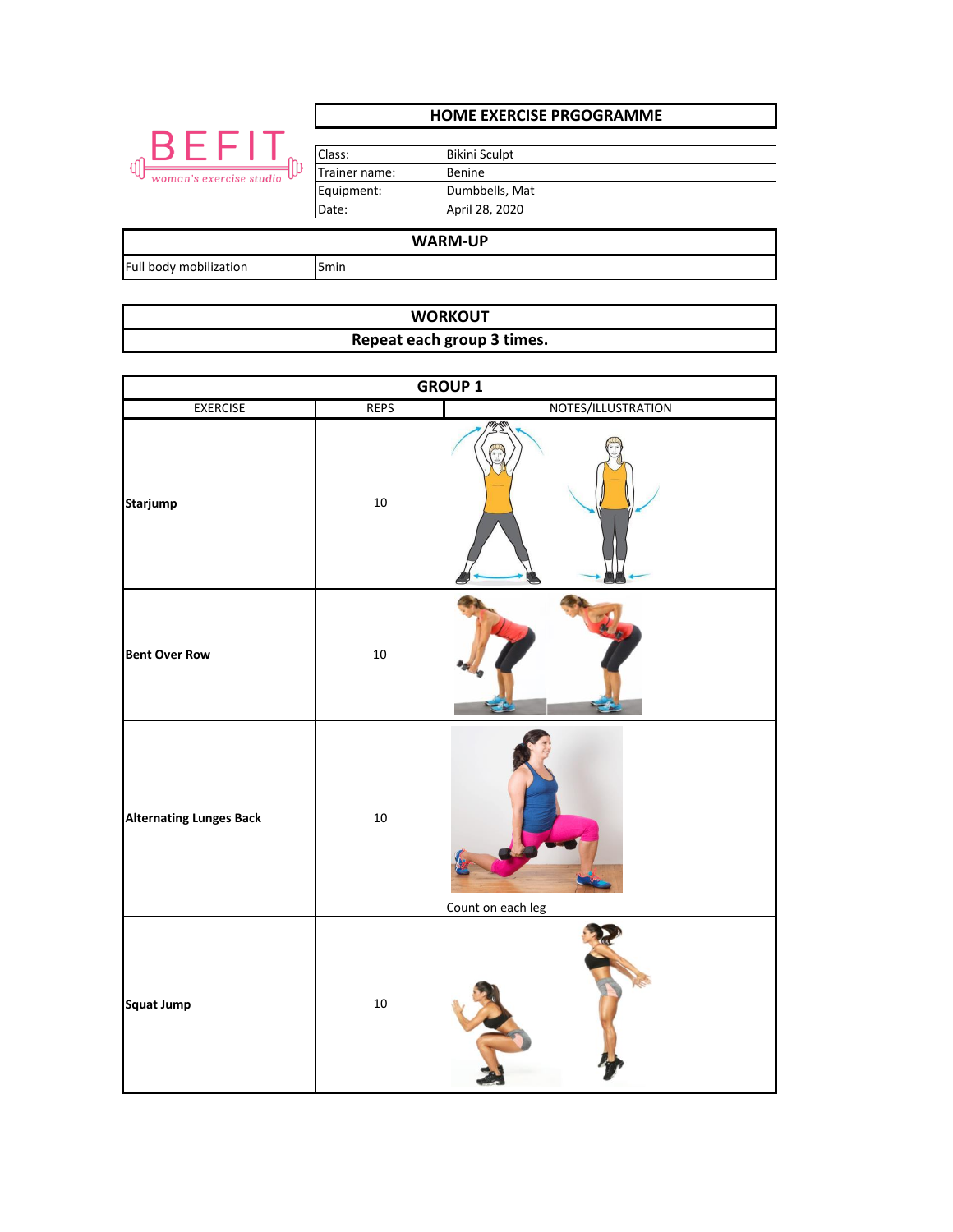| <b>GROUP 2</b>         |             |                    |
|------------------------|-------------|--------------------|
| <b>EXERCISE</b>        | <b>REPS</b> | NOTES/ILLUSTRATION |
| <b>Skaters</b>         | $10\,$      |                    |
| <b>Shoulder Press</b>  | 10          |                    |
| <b>Squats</b>          | $10\,$      |                    |
| In and Out Jump Squats | 10          |                    |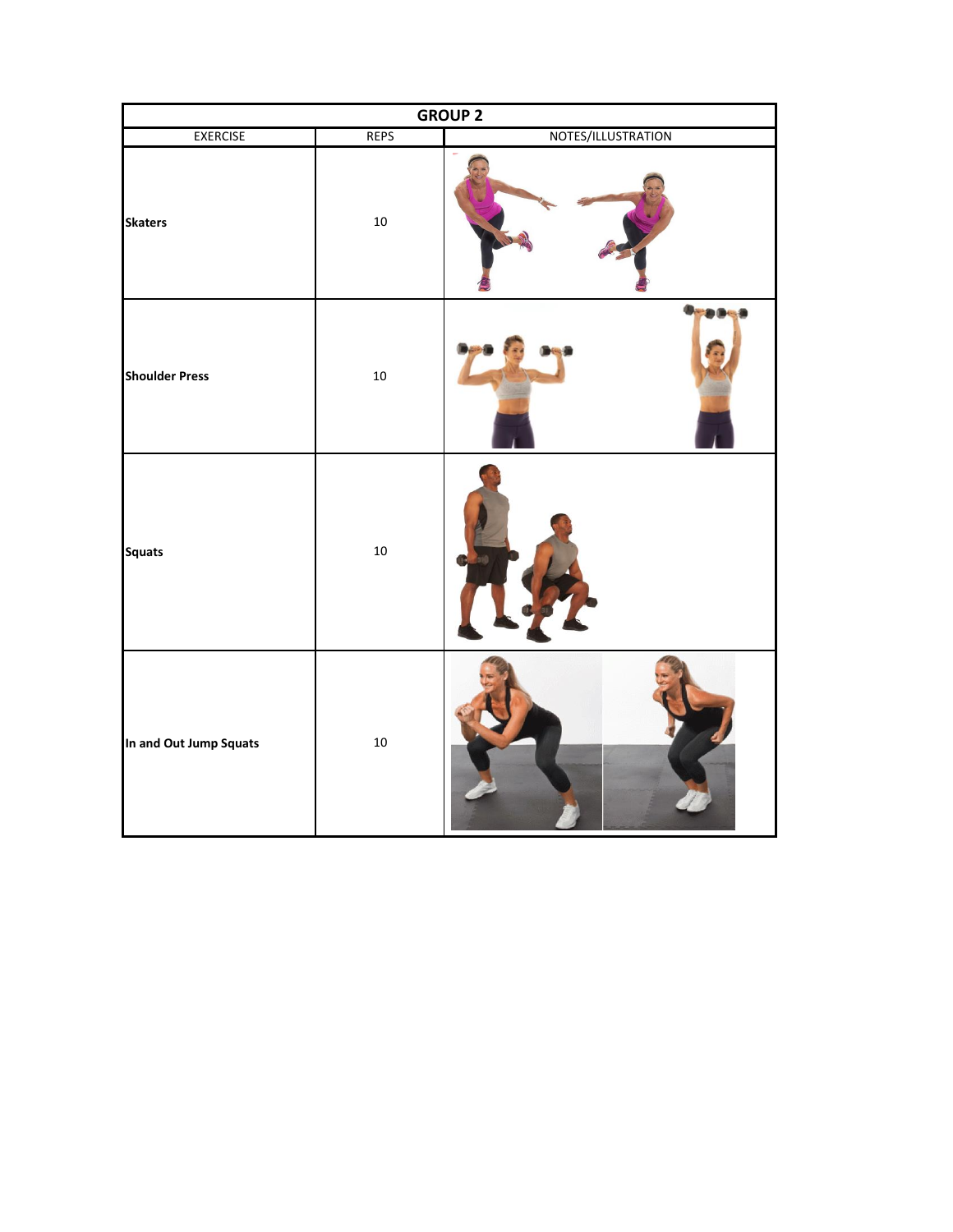| <b>GROUP 3</b>                 |             |                              |
|--------------------------------|-------------|------------------------------|
| <b>EXERCISE</b>                | <b>REPS</b> | NOTES/ILLUSTRATION           |
| Side Step and Hop Up           | $10\,$      | Step to the side and hop up. |
| <b>Tricep Kick Back</b>        | $10\,$      |                              |
| <b>Alternating Side Lunges</b> | $10\,$      | WorkoutLab                   |
| Lunge Jump                     | $10\,$      | B                            |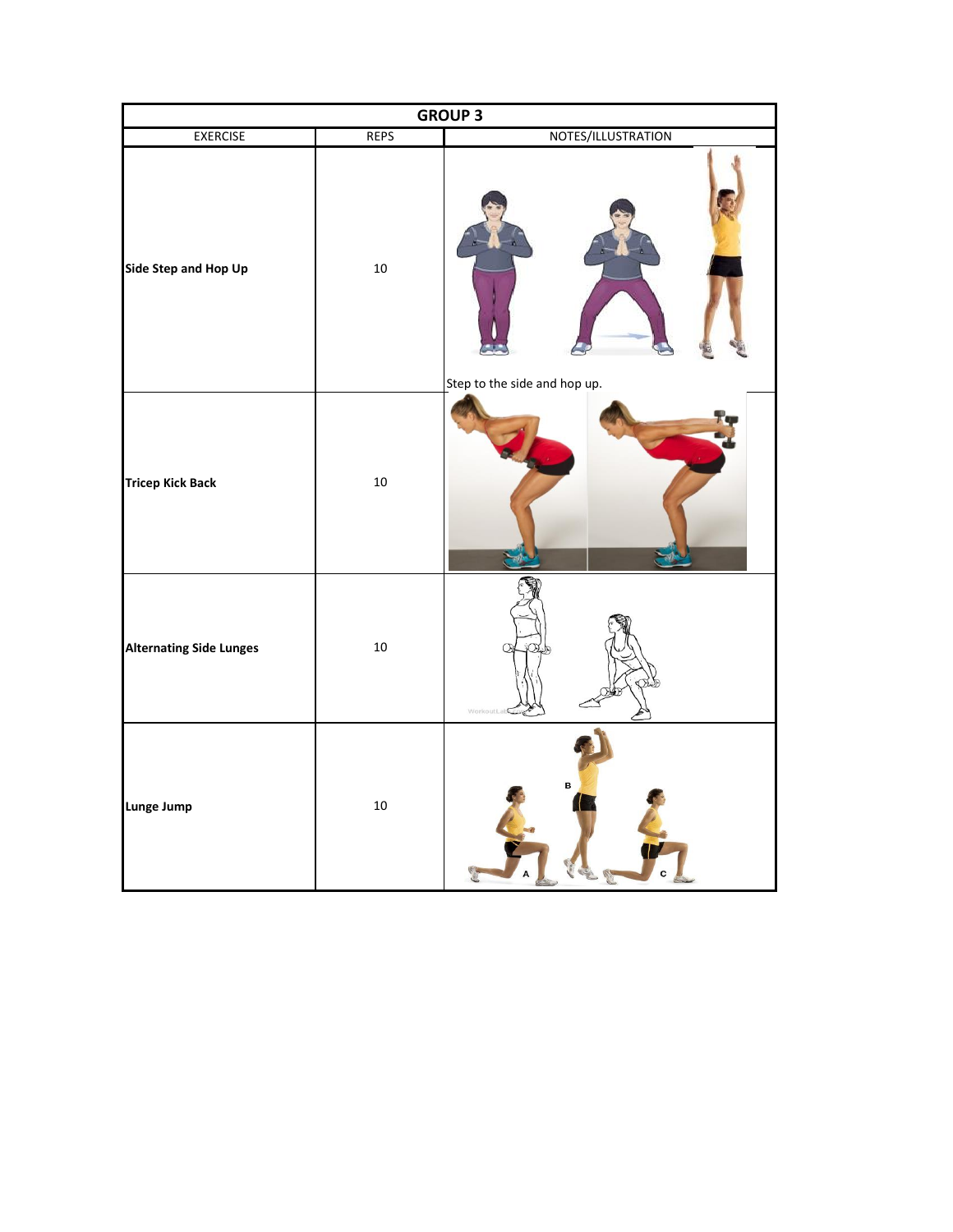| <b>GROUP 4</b>      |             |                                      |
|---------------------|-------------|--------------------------------------|
| <b>EXERCISE</b>     | <b>REPS</b> | NOTES/ILLUSTRATION                   |
| <b>Lateral Hops</b> | 10          | Jump side ways over immaganery line. |
| <b>Bicep Curls</b>  | 10          |                                      |
| <b>Sumo Squat</b>   | $10\,$      |                                      |
| Pop Squats          | 10          |                                      |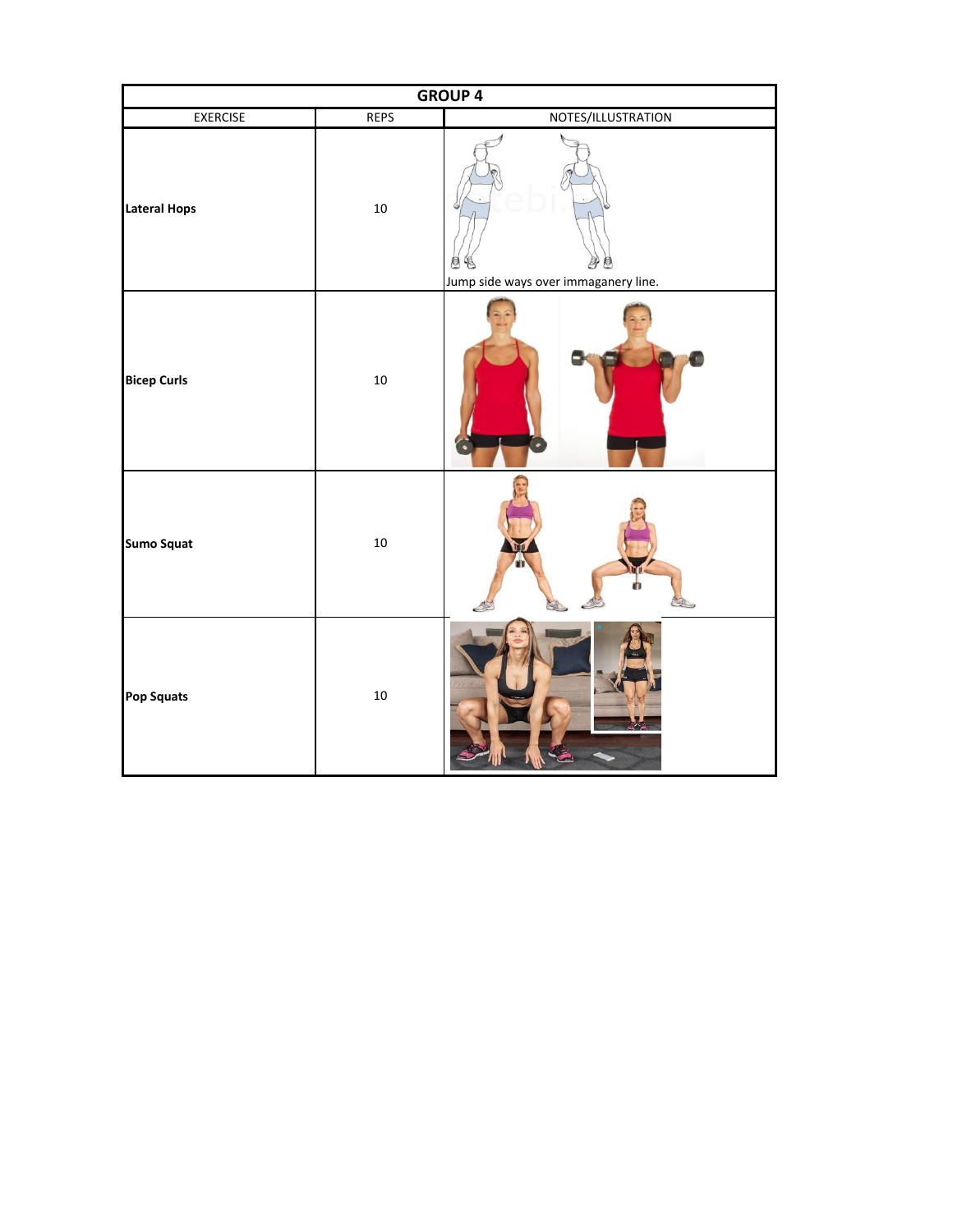| <b>GROUP 5</b>         |             |                                                                                         |
|------------------------|-------------|-----------------------------------------------------------------------------------------|
| <b>EXERCISE</b>        | <b>REPS</b> | NOTES/ILLUSTRATION                                                                      |
| Jog on the Spot        | Count to 60 |                                                                                         |
| <b>Walking Lunges</b>  | 20          | Ummeg.<br>Alternating legs. Count each step you take. Use<br>which ever space you have. |
| <b>Side Raises</b>     | $10\,$      | $\mathcal{O}(\mathbb{P})$<br>ௌ                                                          |
| <b>Dumbbell Burpee</b> | $\mathsf S$ |                                                                                         |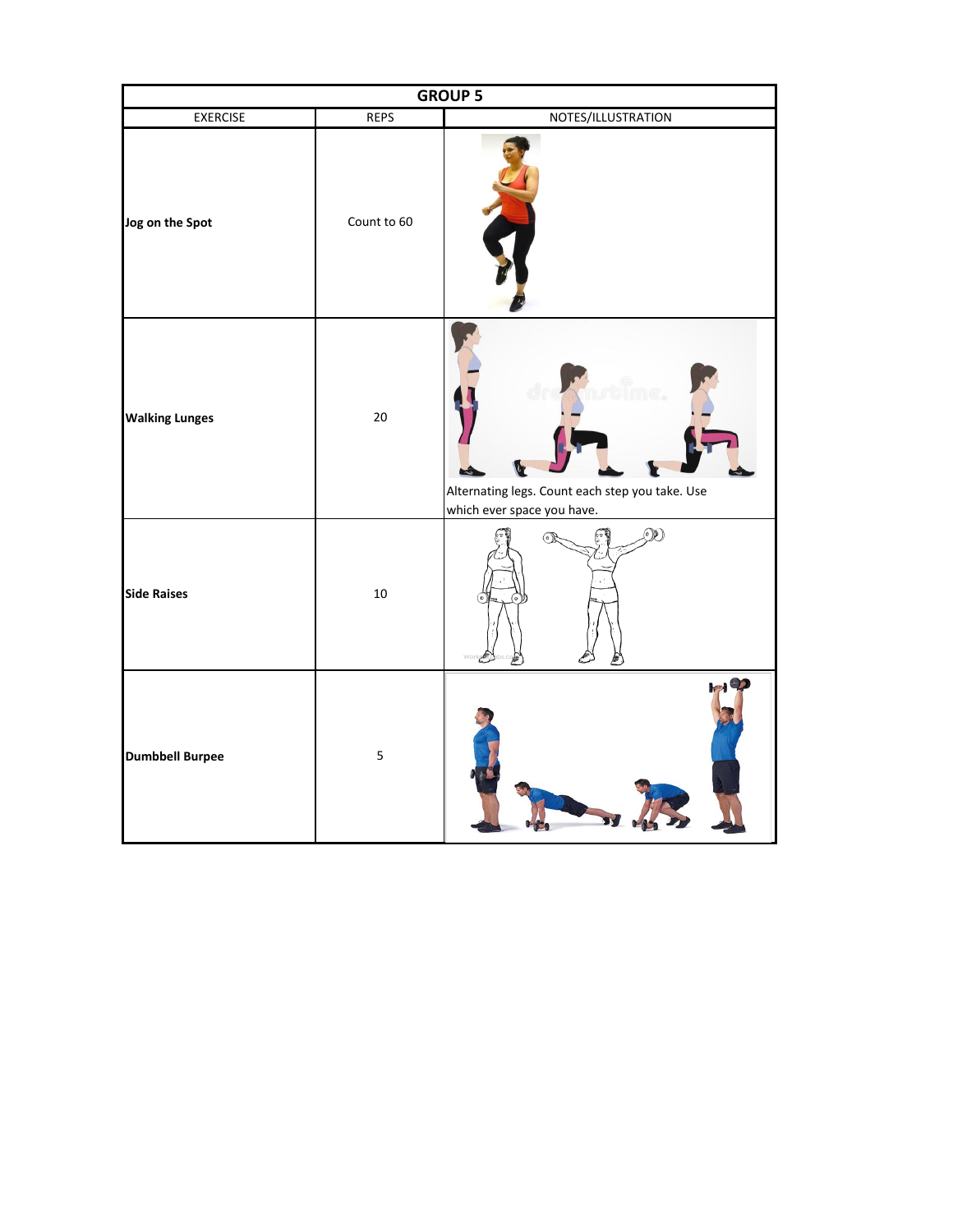| <b>GROUP 6</b>          |                                     |                                                                                                                                                  |
|-------------------------|-------------------------------------|--------------------------------------------------------------------------------------------------------------------------------------------------|
| <b>EXERCISE</b>         | <b>REPS</b>                         | NOTES/ILLUSTRATION                                                                                                                               |
| <b>High Knees</b>       | Count to 60                         |                                                                                                                                                  |
| <b>Squat walks</b>      | 8 to the right and<br>8 to the left | Step squat then bring feet together and then step<br>squat again. Do 8 in the one direction then 8 in the other.<br>Keep dumbbell at your chest. |
| <b>Front Raises</b>     | $10\,$                              | $-1$ and $-1$                                                                                                                                    |
| <b>Moantain Climber</b> | $10\,$                              |                                                                                                                                                  |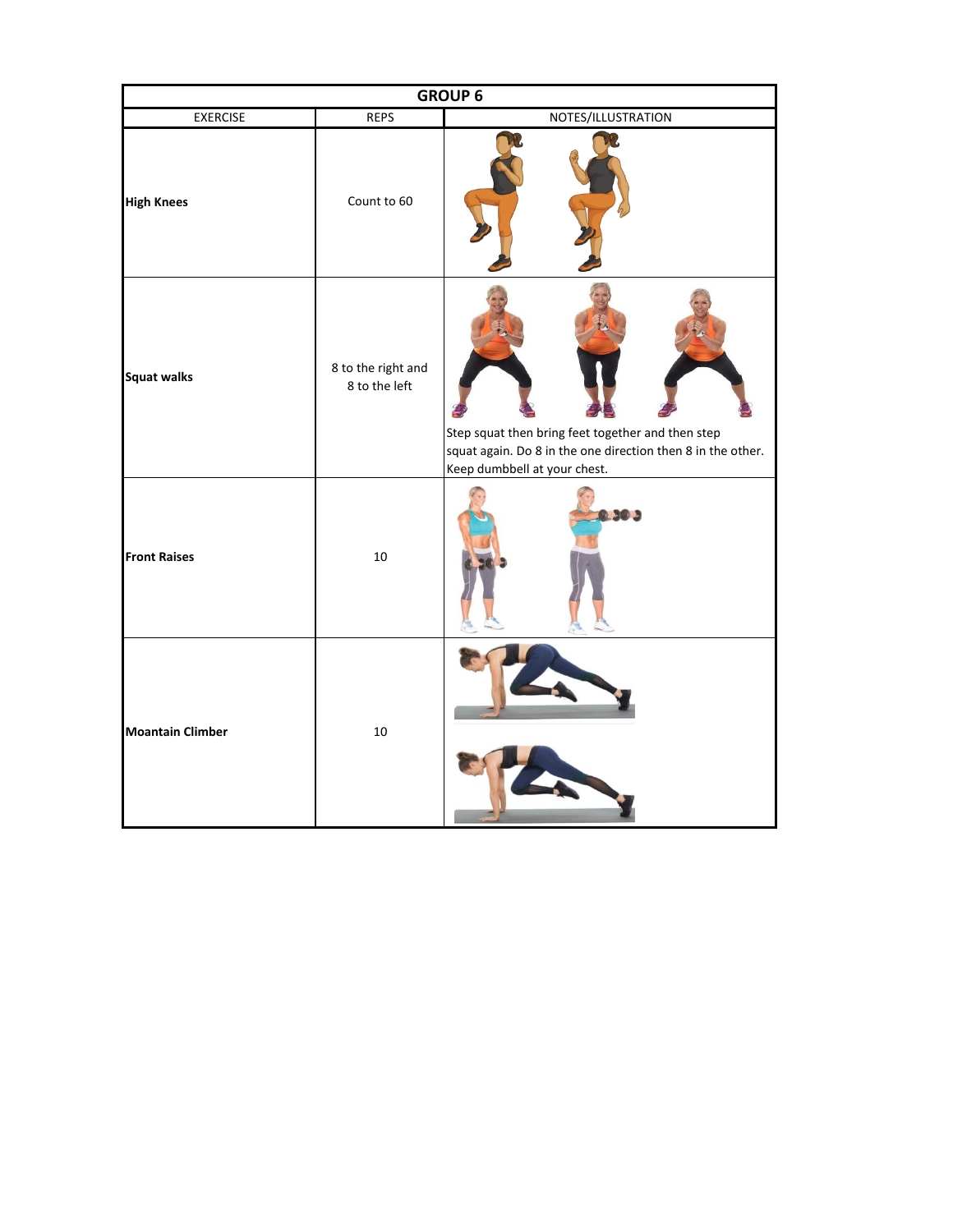| <b>GROUP 7</b>       |             |                                                                                           |
|----------------------|-------------|-------------------------------------------------------------------------------------------|
| <b>EXERCISE</b>      | <b>REPS</b> | NOTES/ILLUSTRATION                                                                        |
| <b>Butt Kicks</b>    | 60          |                                                                                           |
| <b>Calf Walks</b>    | 20 Steps    | Do 20 steps with your arms staying up and staying<br>on your toes. Hold a light dumbbell. |
| <b>Wall Push-ups</b> | 10          |                                                                                           |
| <b>Jog Punch Up</b>  | $20\,$      | Jog on the spot while you punch up.<br>Count 20 punches alternating arms.                 |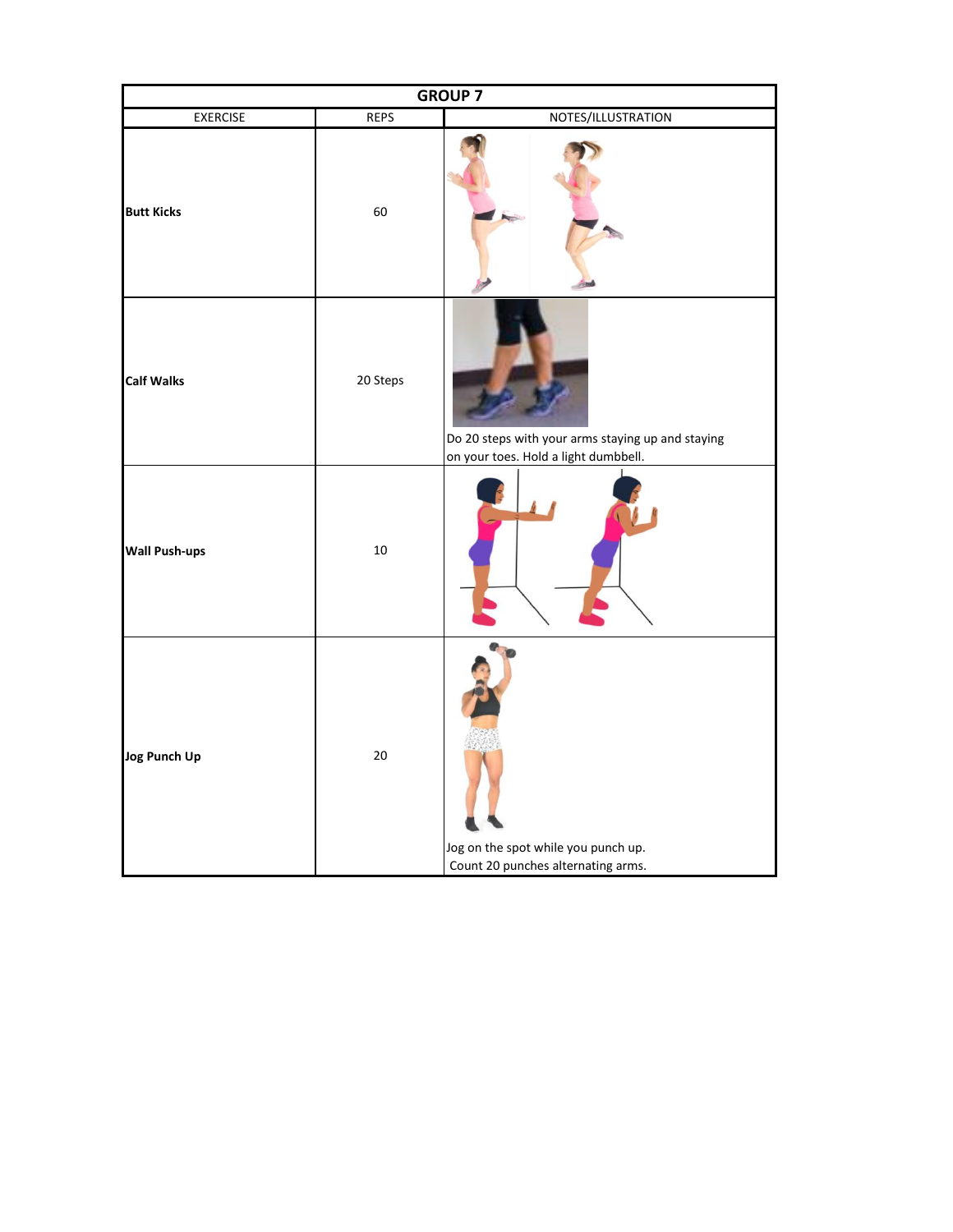| <b>GROUP 8</b>                 |             |                                                                               |
|--------------------------------|-------------|-------------------------------------------------------------------------------|
| <b>EXERCISE</b>                | <b>REPS</b> | NOTES/ILLUSTRATION                                                            |
| <b>Side Shuffle Touch</b>      | $10\,$      | Do 3 side shuffles to the one side and touch<br>down. That counts as one rep. |
| <b>Tricep Skull Crucher</b>    | $10\,$      | <b>C 103 40</b>                                                               |
| <b>Hip Lift with dumbbells</b> | $10\,$      |                                                                               |
| Sit-ups                        | $10\,$      |                                                                               |